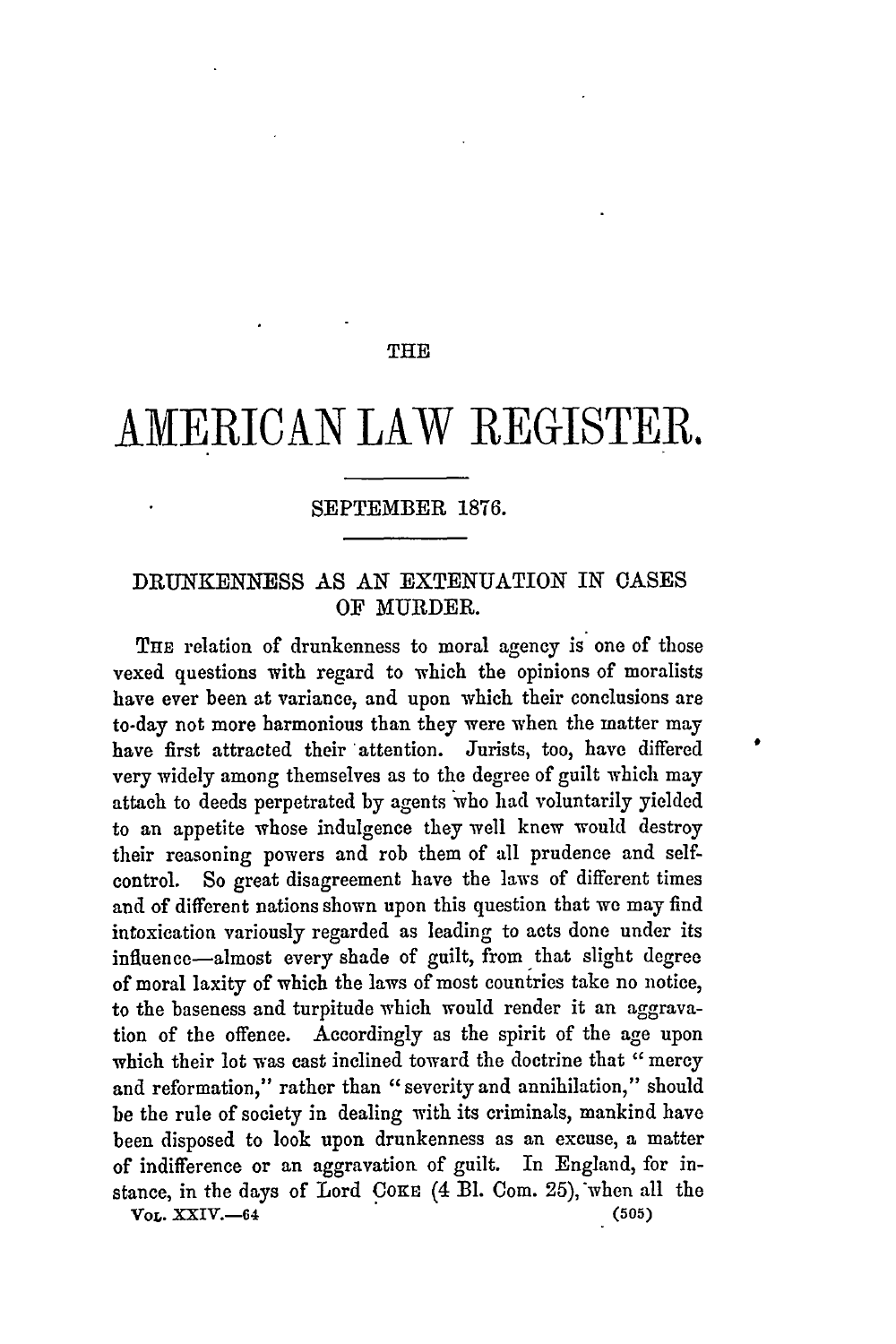higher species of crimes were punished with death in one form or other, intoxication was held an aggravation of whatever offence a criminal might commit, and the justice might take account of it as ground for increasing the severity of the punishment ; though no *additional* penalty was inflicted for the drunkenness itself, as was the case with a law of Pittacus, dictator of Mitylênê, which provided that lie who committed **a** crime when drunk should be doubly punished, first for the crime itself, and again for having brought himself into a state of ebriety. Through a period of many years later, in the criminal jurisprudence of England, no account whatever was made of the fact that a person at the time of committing an unlawful act was deprived of the use of his reason and prudence by strong drink. It could neither modify the nature of the offence nor affect the penalty which should follow it.

÷

Within the last half century, however, the harshness of the English law, in this respect, has been considerably mitigated, and the question of drunkenness in cases of homicide has been taken into consideration, not only in determining whether or not there were sufficient provocation to reduce the crime to manslaughter, but also in the inquiry as to intent and malice, where no provocation whatever existed. Thus judges have charged that "drunkenness may be taken into consideration, in cases where what the law deems sufficient provocation has been given; because the question is, in such cases, whether the fatal act is to be attributed to the passion of anger excited by the previous provocation, and that passion is more easily excited in a person when in a state of intoxication than when sober :" *Rex* v. *Thomas,* 7 Car. & P. 817. And in a later case the justice said that "such a state of drunkenness may no doubt exist as would take away the power of forming any specific intention :" Regina *v. Monkhouse,* 4 Cox **0. C.** 55; and this would seem to indicate that the degree of guilt must necessarily be less in a case of homicide happening under such circumstances, than where it was wilful, deliberate and with intent to destroy life.

The doctrine of this latter decision is that upon which are founded the rulings under our various state statutes which divide murder into two degrees, according as the killing is wilful, deliberate, premeditated and malicious, or as it is unattended by some of these attributes. In many of the states where such distinction has been made by statutory enactment, it has been held that murder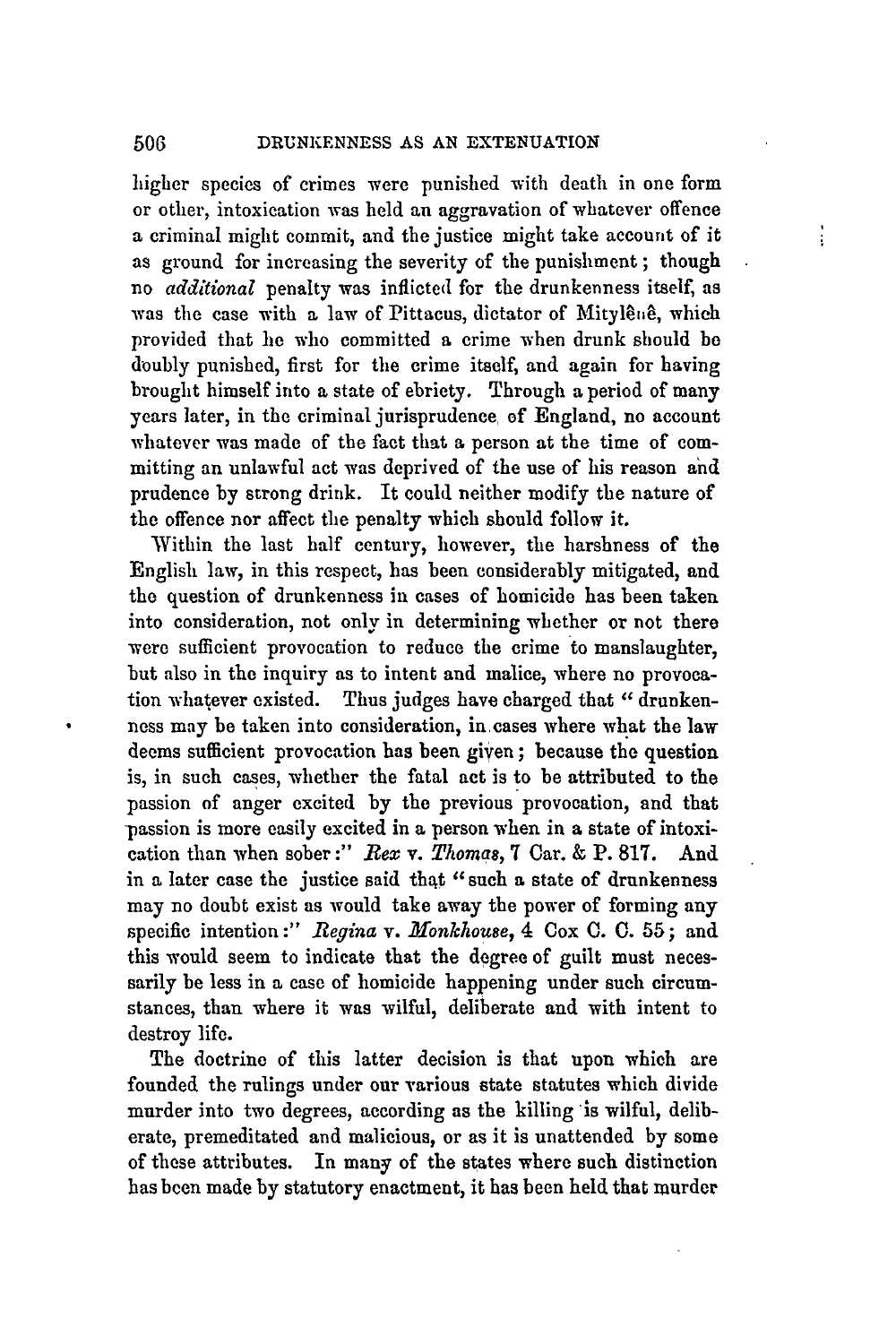done by a man in a state of intoxication so great as to render him incapable of forming **a** design, shall be murder in the second degree; provided, of course, a premeditated design of murder did not exist in the mind of the criminal previous to his becoming intoxicated. For "if a man designing **a** homicide drinks to intoxication, and commits the crime in that condition, he is guilty of murder the same as if he were sober:" *Smith v. Commonwealth*, 1 Duv. (Ky.) 224. Thus it was said in the late Pennsylvania ease of *Commonwealth v. Fletcher,* 38 Leg. Intelligencer **13,** following a number of similar decisions in the same state *(Ifeenan v. Commonwealth,* 8 Wright 55; *Commonwealth v. Hart,* 2 Brewster 546; *ffellj* v. *Commonwealth, 1 Grant's Cases 484; Commonwealth v. Crosier, 1* Brewster 349; *Commonwealth v. Miller,* 17 Leg. Int. **276** ; *Warren v. commonwealth, I* Wright 45): "If a man's intoxication is so great as to render him unable to form a wilful, deliberate and premeditated design to kill, or of judging of his acts and their legitimate consequences, then it reduces what would otherwise be murder of the first degree to murder of the second degree." And like rulings are to be found in other states: *People v. Rarris,* **29** Cal. 678 ; *Pirtle v. State,* 9 Humph. (Tenn.) 664; *Commonwealth v. Jones,* 1 Leigh (Va.) 612; *People* v. *H1ammill,* 2 Parker **C.** R. (N. Y.) 223; *State v. Harlow,* 21 Miss. 446; *State v. Bullock,* 13 Ala. 413; *State v. Johnson,* 40 Conn. 136.

These statutes and the rulings under them do not change in the least the nature of the crime known as murder, but only provide that one species of it shall be called murder in the first degree and shall **be** visited with a punishment more severe than that assigned to a less malignant form of killing, to which the name murder in the second degree is given. So that, whatever was murder at the common law, with all its forms of implied malice, its doctrine of momentary deliberation and its disregard of voluntarily produced madness, is murder to-day. In *Ifeighorst v. State,* 7 **Md.** 412, it was said: **" the** statute does not create a new offence, but merely establishes a rule to guide the courts in awarding punishment." Such interpretation has abundant authority: Minn. v. Lessing, 16 Minn. 75; *State v. Pike,* 49 N. **H.** 899 ; *State v. Mrerrill,* 54 Me. 408; *Commonwealth v. Flanagan,* **7** W..& **S.** 415; *Green v. Gommonwealth,* 94 Mass. 155; *Gehrke v. The State,* 13 Texas. 568; *Commonwealth v. Miller, 1 Virg. Cas. 310; People v. Murray,* 10 Cal. 309; *Fitzgerrold v. The People,* **37"N.** Y. 413; *Mitchellv.*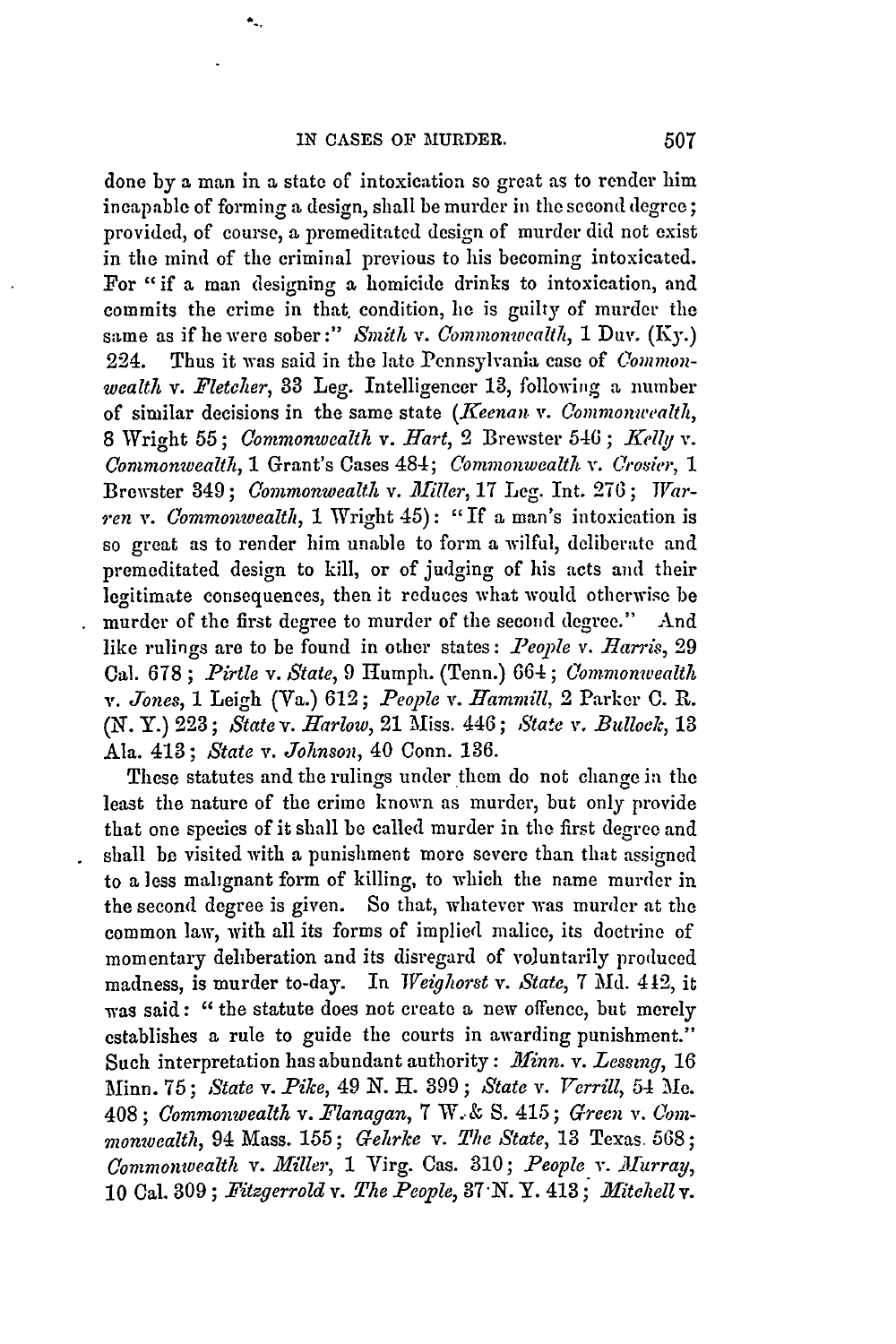*The State,* 8 Yerg. 514 **;** *The State v. Johnson,* **8** Iowa **525.** The effect, then, of intoxication is simply to lessen the severity of the punishment that shall follow the crime which by the common law and **by** our law is defined to be "the unlawful killing, **by** a person of sound memory and discretion, of any reasonable creature in being and in' the peace of the Commonwealth, with malice aforethought, either express or implied." In this we have practically followed the rule of the civil law, which provides that capital punishment should be remitted where the crime had been occasioned by ebriety: 4 Blackstone's Com. **26.** An attempt to assign to it any different effect only involves us in hopeless confusion, as strict reasoning upon the subject would almost lead to the conclusion, that a wrongful act done by one who is in such a state as to be unable to form any deliberate design or to judge of the reasonable consequences of his actions, should be wholly excused, and the penalties of drunkenness merely inflicted; especially so, when we remember that all forms of insanity are, to a greater or less extent, brought about **by** the patient's own indiscretions, only more remotely and by slower degrees than in the case of common drunkenness. And, indeed, such was the view taken of the matter in France, **a** few. years since, where juries in several instances acquitted prisoners on the ground of intoxication; the only way in which .they could afford relief being by entire exculpation. For as the penal code says nothing about intoxication, but declares insanity without distinction of any kind to be a ground of exoneration from guilt, it was believed that this should be made to include the temporary insanity produced by strong drink. Such reasoning, however, would in its practical effects be too dangerous to the community.

Next, as to the degree of intoxication which should be permitted to reduce the grade of the offence, and thus remit the death penalty. In the practical determination of this question is found much difficulty, and jurymen err quite as frequently as they arrive at reasonable and just conclusions. It is too often the case that juries conduct themselves in their deliberations as if the law were that drunkenness simply, without regard to the character and degree of it, reduces the grade of the crime, and as if they were privileged to return a verdict of murder in the second degree in case they find that the defendant, when he gave the fatal blow, was at all under the influence of liquor. The evidence in almost every case of felonious homicide discloses the fact, as a matter of course,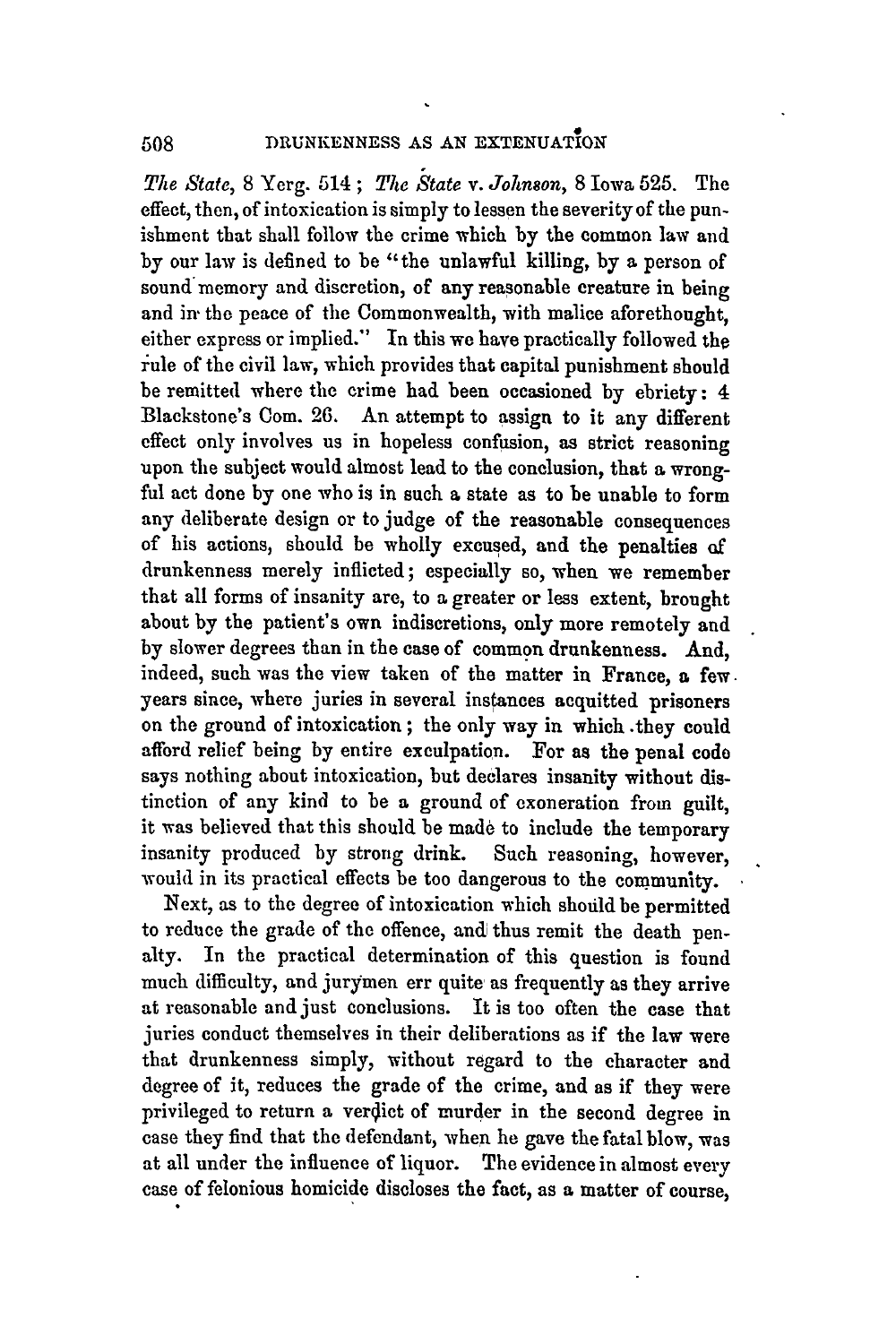#### **IN CASES OF MURDER.** 509

that the prisoner at some time during the day or evening upon which the deed was done had been in a drinking saloon and had taken a dram or two, and on the strength of this a verdict of murder in the second degree is brought in. Some of the most heinous cases of wilful and malicious murder thus go unwhipt of justice, the criminal is sent to reside for a few years in the state prison, and is then again let loose upon society, prepared for **a** repetition of the offence, should it suit the purposes of his depraved life. One wrong determination gives rise to another, and precedent and example are supposed by the minds of jurymen to justify conclusions the most unreasonable. Hence this mockery is continued until public sentiment becomes aroused by the manifest failure of justice, when the pendulum is likely to swing back as far on the side of severity as it had formerly been raised toward leniency and mercy. But strict attention to the *character* and *degree* of the drunkenness will alone insure a just verdict; for, as was said in *Commonwealth* v. *Fletcher*, above cited, there never was a greater mistake or a greater libel on the administration of justice than to suppose that drunkenness is an excuse for crime; and it is not all drunkenness that can be permitted to reduce the grade of the offence. On the contrary, we have the authority of *Commonwealth v. Hart,* 2 Brewster 546, for saying that intoxication short of **a** destruction of reason is an aggravation of, rather than an excuse for, crime.

Now, insanity produced by the use of alcoholic liquors may be either permanent or temporary, involuntary or voluntary. Permanent, settled insanity, as it exists in the disease to which the name *delirium tremens* is given, must of course affect moral and legal responsibility in the same way as any other species of madness, and wholly exculpates the patient who may be so unfortunate as to commit violence when in the throes of its terrible paroxysms. See Wharton's Anerican Criminal Law, Book I., § 33, where the subject is fully treated and the leading eases collected and reviewed. Another form of insanity from this same cause, which would seem to be wholly beyond the control of its victim, is that called dipsomania, in which there comes upon the patient *periodically* "an impulse which he has not the power of resisting," that hurries him to an excessive indulgence in strong drink. As soon as this irresistible craving has been satisfied and the effect passed off, he becomes again a most temperate and abstemious person, until the